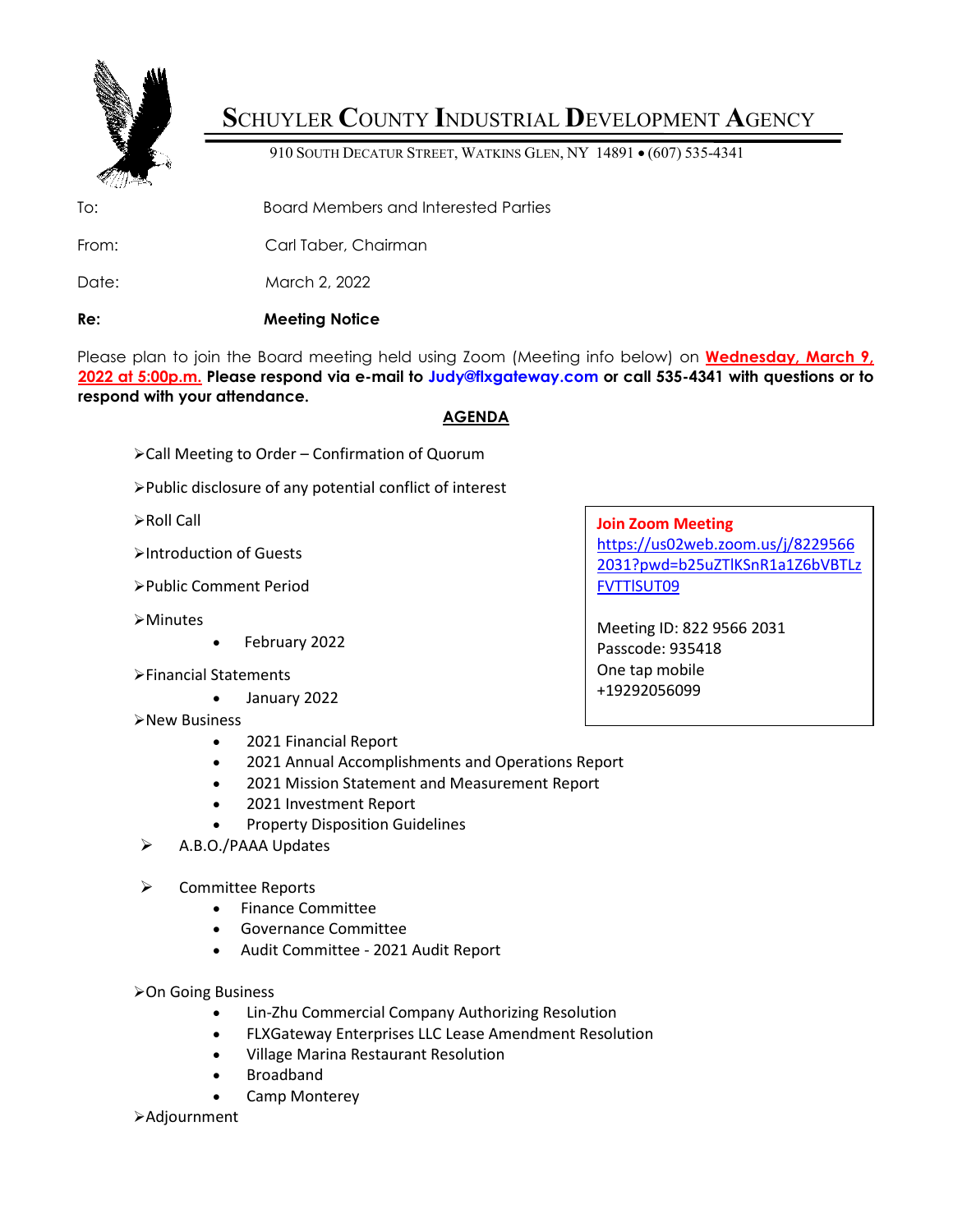#### **1:24 PM 02/23/22 Accrual Basis**

# **Schuyler County IDA Balance Sheet Prev Year Comparison**

 **As of January 31, 2022**

|                                       | Jan 31, 22   | Jan 31, 21   |
|---------------------------------------|--------------|--------------|
| ASSETS                                |              |              |
| <b>Current Assets</b>                 |              |              |
| <b>Checking/Savings</b>               |              |              |
| <b>OPERATING CASH</b>                 |              |              |
| <b>CCTC -ICS Acct .50%</b>            | 203,683.43   | 203,500.01   |
| <b>CCTC Savings .10%</b>              | 24.14        | 24.14        |
| <b>Comm Bank Savings -Redec .02%</b>  | 232,877.44   | 284,198.65   |
| <b>Community Bank Checking</b>        | 236,589.11   | 172,762.33   |
| ELM SAVINGS BANK .40%-CD 5/8/22       | 250,000.00   | 242,107.66   |
| Tomp Trust- CD 2%14 mo-3/29/21        | 111,178.58   | 111,178.58   |
| <b>Visions FCU Flex M Mkt .50%</b>    | 230,613.90   | 174,709.47   |
| .20%. - Visions FDC                   | 11,216.06    | 11,209.06    |
| <b>Total OPERATING CASH</b>           | 1,276,182.66 | 1,199,689.90 |
| <b>Total Checking/Savings</b>         | 1,276,182.66 | 1,199,689.90 |
| <b>Accounts Receivable</b>            |              |              |
| <b>Accounts Receivable</b>            | 25,790.00    | 0.00         |
| <b>Total Accounts Receivable</b>      | 25,790.00    | 0.00         |
| <b>Other Current Assets</b>           |              |              |
| <b>Notes Receivable</b>               |              |              |
| <b>REDEC Fund</b>                     | 47,232.79    | 64,301.71    |
| <b>Total Notes Receivable</b>         | 47,232.79    | 64,301.71    |
| <b>Total Other Current Assets</b>     | 47,232.79    | 64,301.71    |
| <b>Total Current Assets</b>           | 1,349,205.45 | 1,263,991.61 |
| <b>TOTAL ASSETS</b>                   | 1,349,205.45 | 1,263,991.61 |
| <b>LIABILITIES &amp; EQUITY</b>       |              |              |
| <b>Liabilities</b>                    |              |              |
| <b>Current Liabilities</b>            |              |              |
| <b>Accounts Payable</b>               |              |              |
| <b>Accounts Payable</b>               | 21,257.10    | 170.29       |
| <b>Total Accounts Payable</b>         | 21,257.10    | 170.29       |
| <b>Total Current Liabilities</b>      | 21,257.10    | 170.29       |
| <b>Total Liabilities</b>              | 21,257.10    | 170.29       |
| <b>Equity</b>                         |              |              |
| <b>Retained Earnings</b>              | 1,324,722.96 | 1,261,465.92 |
| <b>Net Income</b>                     | 3,225.39     | 2,355.40     |
| <b>Total Equity</b>                   | 1,327,948.35 | 1,263,821.32 |
| <b>TOTAL LIABILITIES &amp; EQUITY</b> | 1,349,205.45 | 1,263,991.61 |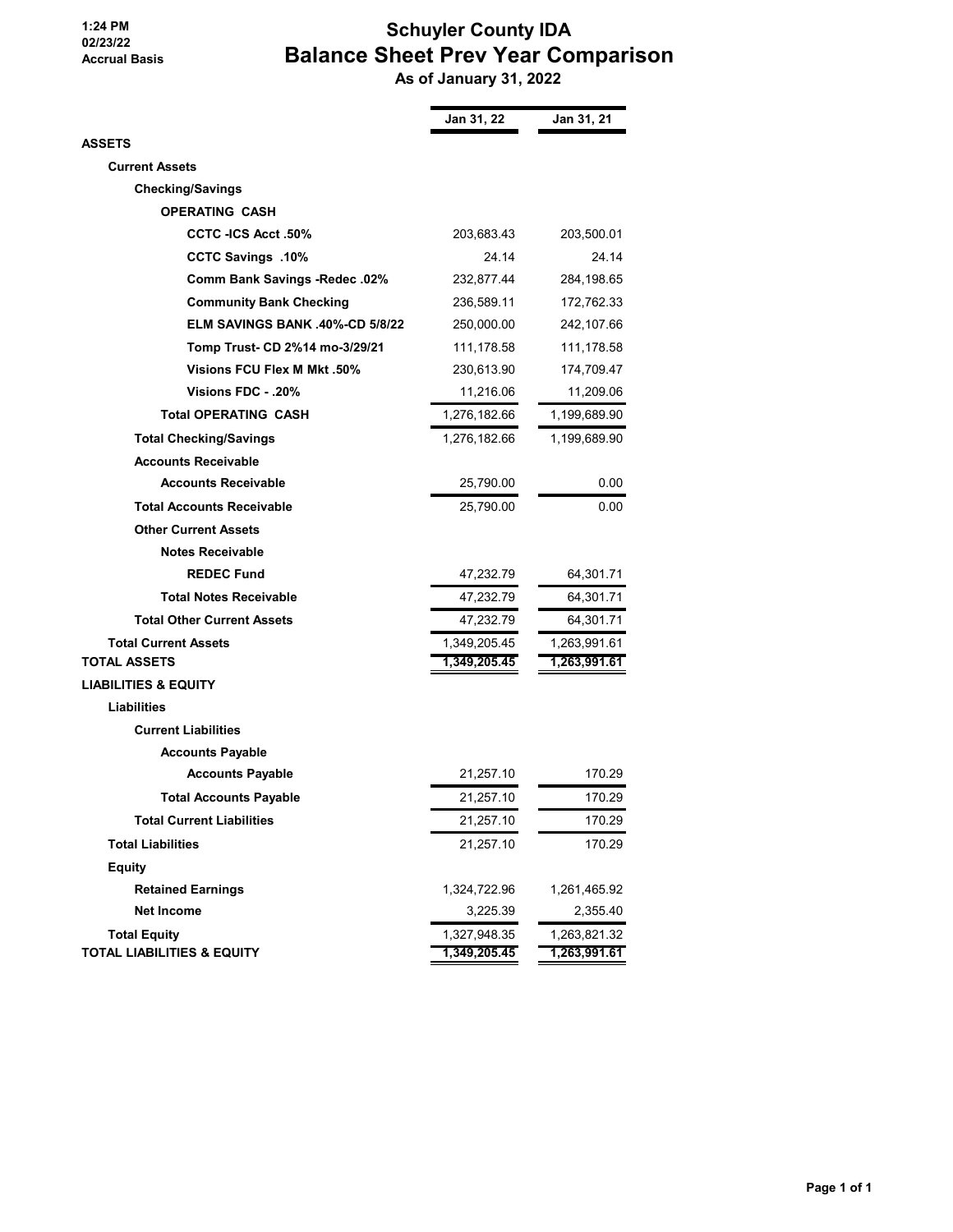# Schuyler County IDA

Register: OPERATING CASH:Community Bank Checking

From 01/01/2022 through 01/31/2022

| Sorted by: Date, Type, Number/Ref |        |                             |                  | <b>Memo</b>          | Payment C          | Deposit   | Balance    |
|-----------------------------------|--------|-----------------------------|------------------|----------------------|--------------------|-----------|------------|
| Date                              | Number | Payee                       | Account          |                      |                    |           |            |
|                                   |        |                             |                  | SCIDA - NYSEDC       | 850.00 X           |           | 235,297.76 |
| 1/01/2022                         | 4325   | NYSEDC                      | Accounts Payable |                      | $2,000.00 \quad X$ |           | 233,297.76 |
|                                   |        | Southern Tier Central Regio | Accounts Payable | Brownfield Redevelo. |                    |           |            |
| 01/20/2022                        | 4330   |                             |                  | Denosit - Village Ma |                    | 25,789.98 | 259,087.74 |

233,587.26 236,587.26 236,589.11

> 1.85 3,000.00

 $\times$   $\times$ 

 $AL$  HUA ZHU - IDA  $\ldots$ 

Interest

Operating Income:Interest Inco... Operating Income:Application ...

 $\mathsf{\overline{X}}$ 

 $1,000.00$ 24,500.48

Village Marina Resta...

**IMPLAN** 

Accounts Payable Accounts Payable

Schuyler County Treasurer(v)

SCOPED, Inc.

4331 4329

> 01/21/2022 01/26/2022 01/31/2022

01/21/2022 01/21/2022

-split-

Deposit - Village Ma...

234,587.26

2/23/2022 1:30 PM

Page 1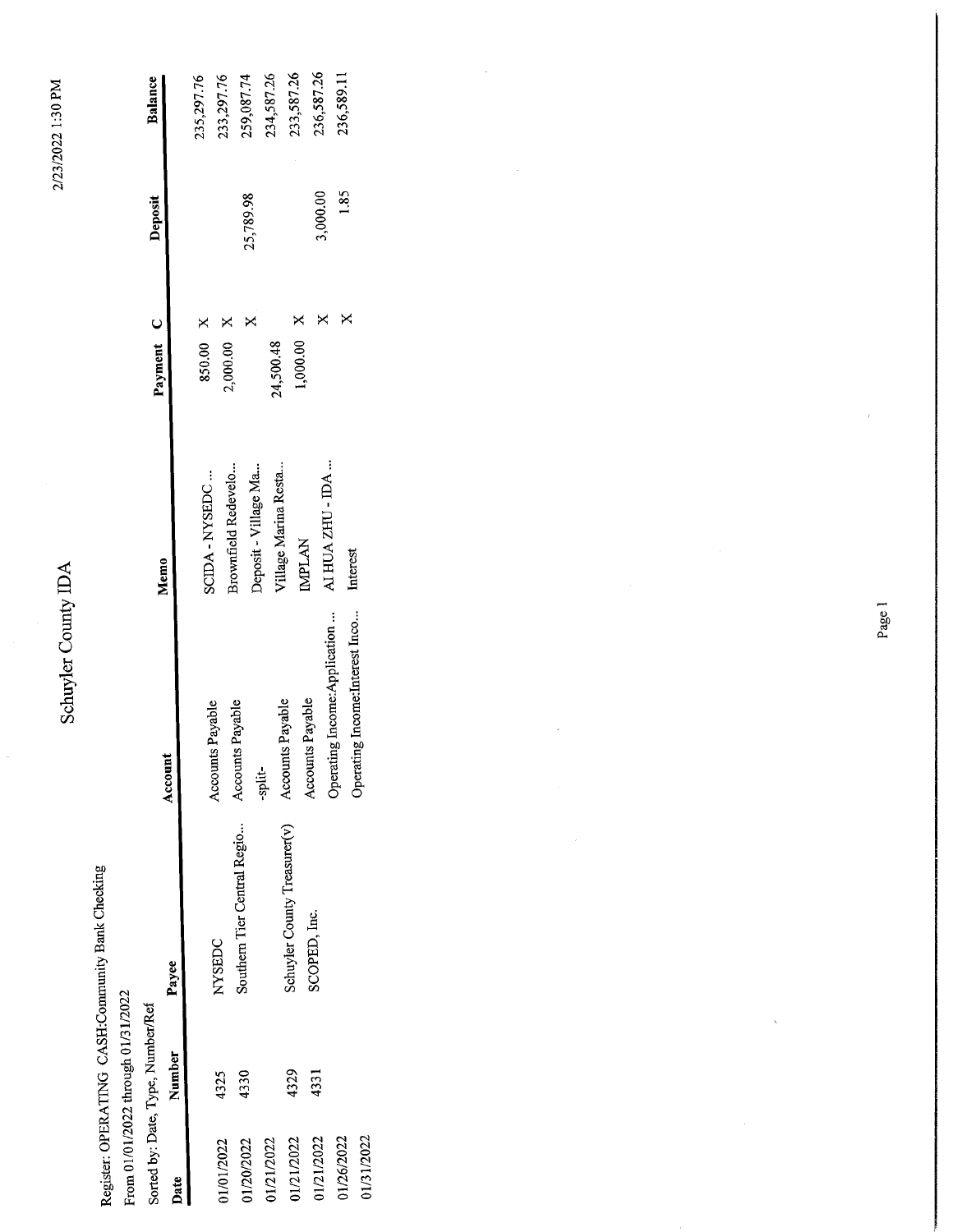# **Schuyler County IDA Profit & Loss Budget Performance**

 **January 2022**

|                                        | <b>Jan 22</b> | Jan 22              | <b>YTD Budget</b> | \$ Over Budget | % of Budget | <b>Annual Budget</b> |                              |
|----------------------------------------|---------------|---------------------|-------------------|----------------|-------------|----------------------|------------------------------|
| <b>Ordinary Income/Expense</b>         |               |                     |                   |                |             |                      |                              |
| Income                                 |               |                     |                   |                |             |                      |                              |
| <b>Operating Income</b>                |               |                     |                   |                |             |                      |                              |
| <b>Agency Fees</b>                     | 0.00          | 0.00                | 0.00              | 0.00           | 0.0%        | 380,000.00           |                              |
| <b>Application Fees</b>                | 3,000.00      | 3,000.00            | 0.00              | 3,000.00       | 100.0%      |                      | 6,000.00 LIN ZHU Application |
| <b>Interest - Community Bank</b>       | 0.00          | 0.00                | 3.75              | $-3.75$        | $0.0\%$     | 45.00                |                              |
| <b>Interest - Montour House</b>        | 0.00          | 0.00                | 108.34            | $-108.34$      | 0.0%        | 1,300.00             |                              |
| <b>Interest Income</b>                 | 10.49         | 10.49               | 108.34            | $-97.85$       | 9.68%       | 1,300.00             |                              |
| Lease - Admin Fee - Schooner           | 0.00          | 0.00                | 0.00              | 0.00           | $0.0\%$     | 193.19               |                              |
| Lease - Admin Fee - VM Docks           | 0.00          | 0.00                | 0.00              | 0.00           | 0.0%        | 1,862.00             |                              |
| Lease - Admin Fee - Wine & Gla         | 0.00          | 0.00                | 0.00              | 0.00           | 0.0%        | 750.00               |                              |
| Lease - Admin Fee Marina Rest          | 1,289.50      | 1,289.50            | 1,125.00          | 164.50         | 114.62%     |                      | 1,125.00 5% retained         |
| PILOT- Admin Fee-FL Railway            | 0.00          | 0.00                | 0.00              | 0.00           | 0.0%        | 3,500.00             |                              |
| PILOT- Admin Fee -WG Brewery Ho        | 0.00          | 0.00                | 0.00              | 0.00           | 0.0%        | 500.00               |                              |
| PILOT- Admin Wine & Glass Tour         | 0.00          | 0.00                | 0.00              | 0.00           | 0.0%        | 1,500.00             |                              |
| <b>PILOT-Admin Fee-WG Apartments</b>   | 0.00          | 0.00                | 0.00              | 0.00           | 0.0%        | 1,500.00             |                              |
| PILOT Admin Fee DIX 1 Solar            | 0.00          | 0.00                | 0.00              | 0.00           | 0.0%        | 1,500.00             |                              |
| PILOT Admin Fee LSE MUSCA SOLAR        | 0.00          | 0.00                | 0.00              | 0.00           | 0.0%        | 1,500.00             |                              |
| PILOT Admin Fee Orange 1 Solar         | 0.00          | 0.00                | 0.00              | 0.00           | 0.0%        | 1,500.00             |                              |
| <b>PILOT Admin FLX Gate Enterprise</b> | 0.00          | 0.00                | 0.00              | 0.00           | $0.0\%$     | 1,500.00             |                              |
| <b>Total Operating Income</b>          | 4,299.99      | 4,299.99            | 1,345.43          | 2,954.56       | 319.6%      | 405,575.19           |                              |
| <b>Restricted Income</b>               |               |                     |                   |                |             |                      |                              |
| Lease Pass Thru-Vig Marina Rest        |               | 24,500.48 24,500.48 | 0.00              | 24,500.48      | 100.0%      | 21,500.00            | 2021                         |
| <b>Lease Pass Thru - Schooner</b>      | 0.00          | 0.00                | 0.00              | 0.00           | 0.0%        | 3,670.00             |                              |
| Lease Pass Thru - Wine & Glass         | 0.00          | 0.00                | 0.00              | 0.00           | 0.0%        | 14,250.00            |                              |
| Lease Pass Thru Vig Mar Dock           | 0.00          | 0.00                | 0.00              | 0.00           | 0.0%        | 35,368.00            |                              |
| PILOT- LSE Musca Solar- Due 2/1        | 0.00          | 0.00                | 0.00              | 0.00           | 0.0%        | 35,336.19            |                              |
| PILOT-Wine & Glass Tour Holding        | 0.00          | 0.00                | 0.00              | 0.00           | $0.0\%$     | 6,238.00             |                              |
| PILOT - NY DIX 1 Solar-Due 2/1         | 0.00          | 0.00                | 0.00              | 0.00           | $0.0\%$     | 26,143.52            |                              |
| PILOT -NY Orange1 Solar-Due 2/1        | 0.00          | 0.00                | 0.00              | 0.00           | 0.0%        | 15,873.18            |                              |
| PILOT Empire Pipe - Due 9/15           | 0.00          | 0.00                | 0.00              | 0.00           | 0.0%        | 440,070.00           |                              |
| <b>PILOT Finger Lakes Rail-Due 5/1</b> | 0.00          | 0.00                | 0.00              | 0.00           | 0.0%        | 51.597.00            |                              |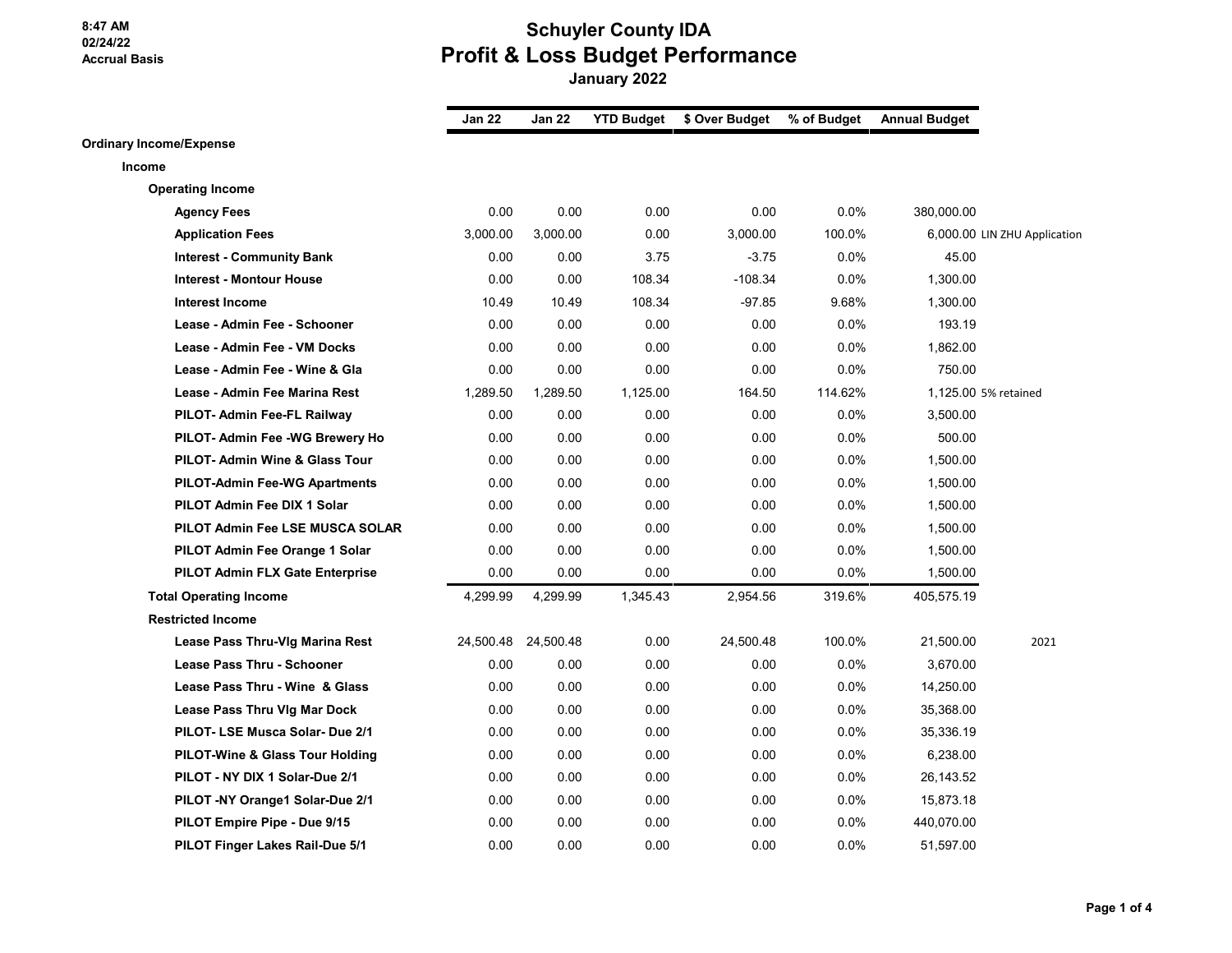# **Schuyler County IDA Profit & Loss Budget Performance January 2022**

|                                           | <b>Jan 22</b> | <b>Jan 22</b>       | <b>YTD Budget</b> | \$ Over Budget | % of Budget | <b>Annual Budget</b> |
|-------------------------------------------|---------------|---------------------|-------------------|----------------|-------------|----------------------|
| <b>PILOT FLX Gateway Enterpris 9/1</b>    | 0.00          | 0.00                | 0.00              | 0.00           | 0.0%        | 825.00               |
| PILOT Montour House- Due 8/31             | 0.00          | 0.00                | 0.00              | 0.00           | 0.0%        | 6,989.00             |
| PILOT Seneca Mkt 1 Due 9/1                | 0.00          | 0.00                | 0.00              | 0.00           | 0.0%        | 239,852.00           |
| <b>PILOT Water Works</b>                  |               |                     |                   |                |             |                      |
| <b>PILOT Water Works Center 9/1</b>       | 0.00          | 0.00                | 0.00              | 0.00           | 0.0%        | 4,100.00             |
| Unit 41 - Due Sept. 1                     | 0.00          | 0.00                | 0.00              | 0.00           | 0.0%        | 1,757.49             |
| Unit 43 - Due Sept. 1                     | 0.00          | 0.00                | 0.00              | 0.00           | 0.0%        | 1,757.49             |
| Unit 45 - Due Sept.1                      | 0.00          | 0.00                | 0.00              | 0.00           | 0.0%        | 1,757.49             |
| Unit 47 - Due Sept 1                      | 0.00          | 0.00                | 0.00              | 0.00           | 0.0%        | 1,757.49             |
| Unit 49 - Due Sept.1                      | 0.00          | 0.00                | 0.00              | 0.00           | 0.0%        | 1,757.49             |
| Unit 51 - Due Sept.1                      | 0.00          | 0.00                | 0.00              | 0.00           | 0.0%        | 1,757.49             |
| Unit 53 - Due Sept.1                      | 0.00          | 0.00                | 0.00              | 0.00           | 0.0%        | 1,757.49             |
| Unit 55 - Due Sept.1                      | 0.00          | 0.00                | 0.00              | 0.00           | 0.0%        | 1,757.49             |
| Unit 61 - Due Sept.1                      | 0.00          | 0.00                | 0.00              | 0.00           | 0.0%        | 1,757.49             |
| Unit 63 - Due Sept.1                      | 0.00          | 0.00                | 0.00              | 0.00           | 0.0%        | 1,757.49             |
| <b>Total PILOT Water Works</b>            | 0.00          | 0.00                | 0.00              | 0.00           | 0.0%        | 21,674.90            |
| PILOT Watkins Brew Apts- Sept 1           | 0.00          | 0.00                | 0.00              | 0.00           | 0.0%        | 9,000.00             |
| PILOT WGA -SEPP Due Sept 1                | 0.00          | 0.00                | 0.00              | 0.00           | 0.0%        | 50,542.17            |
| <b>Total Restricted Income</b>            | 24,500.48     | 24,500.48           | 0.00              | 24,500.48      | 100.0%      | 978,928.96           |
| <b>Total Income</b>                       | 28,800.47     | 28,800.47           | 1,345.43          | 27,455.04      | 2,140.62%   | 1,384,504.15         |
| <b>Gross Profit</b>                       |               | 28,800.47 28,800.47 | 1,345.43          | 27,455.04      | 2,140.62%   | 1,384,504.15         |
| <b>Expense</b>                            |               |                     |                   |                |             |                      |
| <b>Operating Expenses</b>                 |               |                     |                   |                |             |                      |
| Administration                            | 0.00          | 0.00                | 0.00              | 0.00           | 0.0%        | 70,000.00            |
| Advertising                               | 134.60        | 134.60              | 0.00              | 134.60         | 100.0%      | 80.00 (2) Notices    |
| <b>AUDIT</b>                              | 0.00          | 0.00                | 0.00              | 0.00           | 0.0%        | 8,000.00             |
| <b>Camp Monterey Expenses</b>             | 0.00          | 0.00                | 0.00              | 0.00           | 0.0%        | 5,000.00             |
| <b>Dues and Subscriptions</b>             | 850.00        | 850.00              | 850.00            | 0.00           | 100.0%      | 900.00 NYSEDC        |
| <b>Fund Adm Fees</b>                      | 0.00          | 0.00                | 0.00              | 0.00           | 0.0%        | 275.00               |
| <b>Insurance</b>                          |               |                     |                   |                |             |                      |
| <b>Flex Plus Five - D&amp;O Insurance</b> | 0.00          | 0.00                | 5,750.00          | $-5,750.00$    | 0.0%        | 5,750.00             |
| <b>Ultra Pack Plus-Gen. Liability</b>     | 0.00          | 0.00                | 0.00              | 0.00           | 0.0%        | 320.00               |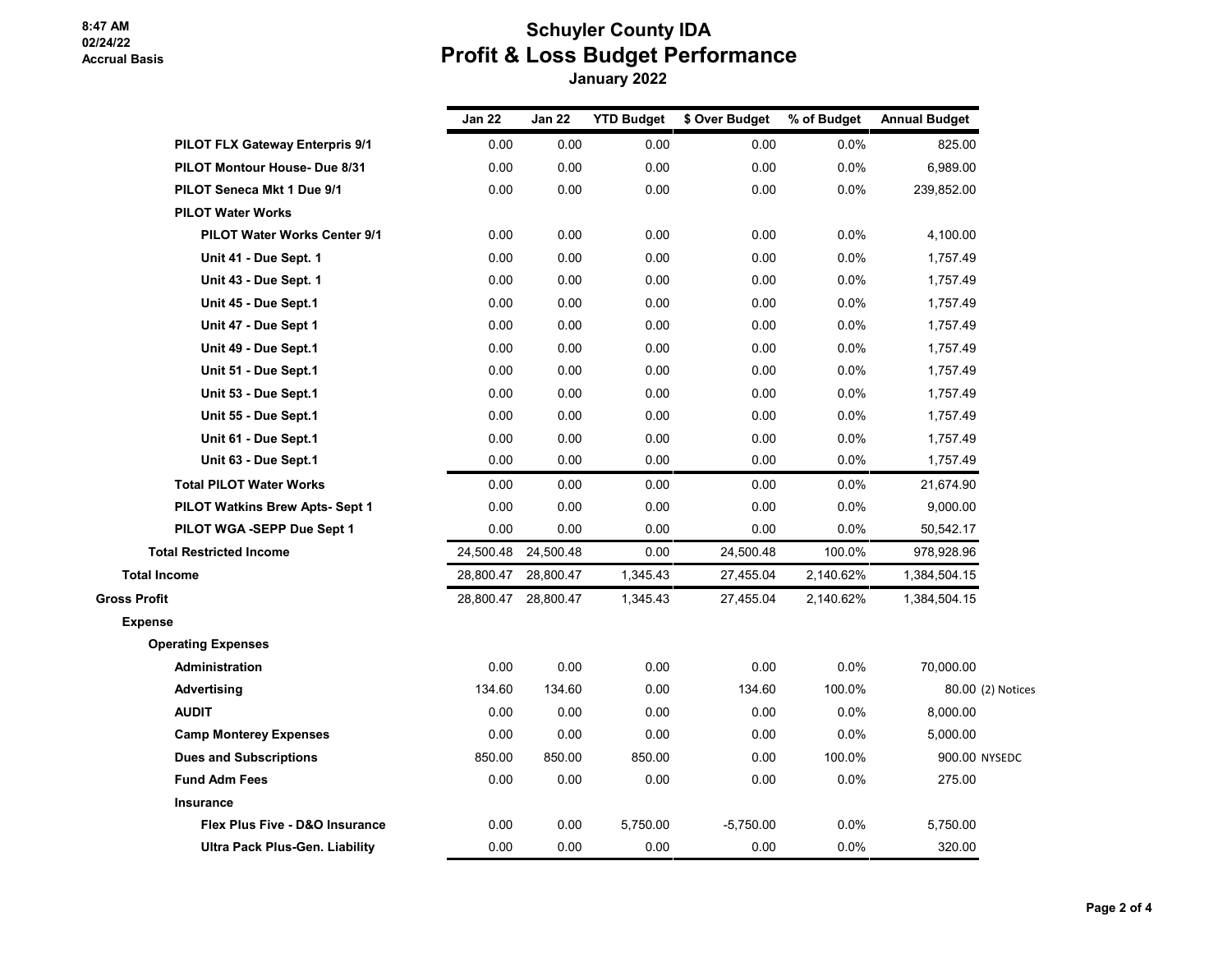## **Schuyler County IDA Profit & Loss Budget Performance January 2022**

|                                             | Jan 22    | Jan 22              | <b>YTD Budget</b> | \$ Over Budget | % of Budget | <b>Annual Budget</b> |                             |
|---------------------------------------------|-----------|---------------------|-------------------|----------------|-------------|----------------------|-----------------------------|
| <b>Total Insurance</b>                      | 0.00      | 0.00                | 5,750.00          | $-5,750.00$    | 0.0%        | 6,070.00             |                             |
| <b>NYSEDC</b>                               | 0.00      | 0.00                | 850.00            | $-850.00$      | 0.0%        | 850.00               |                             |
| <b>Operating Reserve</b>                    | 0.00      | 0.00                | 583.39            | $-583.39$      | 0.0%        | 7,000.00             |                             |
| <b>Professional Fees incl Legal</b>         | 90.00     | 90.00               | 0.00              | 90.00          | 100.0%      | 5,000.00             |                             |
| <b>Records Management</b>                   | 0.00      | 0.00                | 0.00              | 0.00           | 0.0%        | 500.00               |                             |
| <b>Telephone/Postage</b>                    | 0.00      | 0.00                | 50.00             | $-50.00$       | 0.0%        | 150.00               |                             |
| Travel, Enter & Education                   | 0.00      | 0.00                | 0.00              | 0.00           | 0.0%        | 6,500.00             |                             |
| <b>Website &amp; Hosting</b>                | 0.00      | 0.00                | 0.00              | 0.00           | $0.0\%$     | 3,500.00             |                             |
| <b>Total Operating Expenses</b>             | 1,074.60  | 1,074.60            | 8,083.39          | $-7,008.79$    | 13.29%      | 113,825.00           |                             |
| <b>Restricted Expense</b>                   |           |                     |                   |                |             |                      |                             |
| Lease - Schuyler Cty Pass Thru              |           |                     |                   |                |             |                      |                             |
| Lease- Wine & Glass Tours                   | 0.00      | 0.00                | 0.00              | 0.00           | 0.0%        | 14,250.00            |                             |
| <b>Lease - Schooner Excursions</b>          | 0.00      | 0.00                | 0.00              | 0.00           | 0.0%        | 3,670.00             |                             |
| Lease - Village Marina Rest                 | 24,500.48 | 24,500.48           | 0.00              | 24,500.48      | 100.0%      |                      | 21,500.00 Payment to County |
| Lease - Village Marina Docks                | 0.00      | 0.00                | 0.00              | 0.00           | 0.0%        | 35,368.00            |                             |
| <b>Total Lease - Schuyler Cty Pass Thru</b> |           | 24,500.48 24,500.48 | 0.00              | 24,500.48      | 100.0%      | 74,788.00            |                             |
| <b>PILOT-Wine &amp; Glass Tour Holding</b>  | 0.00      | 0.00                | 0.00              | 0.00           | 0.0%        | 6,238.20             |                             |
| PILOT Finger Lakes Rail                     | 0.00      | 0.00                | 0.00              | 0.00           | 0.0%        | 51,596.70            |                             |
| <b>PILOT Empire Pipeline</b>                | 0.00      | 0.00                | 0.00              | 0.00           | 0.0%        | 440,070.00           |                             |
| <b>PILOT FLX Gate Enterprises</b>           | 0.00      | 0.00                | 0.00              | 0.00           | 0.0%        | 825.00               |                             |
| <b>PILOT LSE Musca</b>                      | 0.00      | 0.00                | 0.00              | 0.00           | 0.0%        | 35,336.19            |                             |
| <b>PILOT Montour House</b>                  | 0.00      | 0.00                | 0.00              | 0.00           | 0.0%        | 6,988.88             |                             |
| PILOT NY Dix 1 Solar                        | 0.00      | 0.00                | 0.00              | 0.00           | 0.0%        | 26,143.52            |                             |
| <b>PILOT NY Orange1 Solar</b>               | 0.00      | 0.00                | 0.00              | 0.00           | 0.0%        | 15,873.18            |                             |
| PILOT Seneca Mkt 1 Harbor Hotel             | 0.00      | 0.00                | 0.00              | 0.00           | 0.0%        | 239,852.00           |                             |
| <b>PILOT Water Works Center</b>             | 0.00      | 0.00                | 0.00              | 0.00           | 0.0%        | 4,100.00             |                             |
| <b>PILOT Waterworks (Omnibus)</b>           | 0.00      | 0.00                | 0.00              | 0.00           | 0.0%        | 17,574.90            |                             |
| <b>PILOT Watkins Brewery Apts</b>           | 0.00      | 0.00                | 0.00              | 0.00           | 0.0%        | 9,000.00             |                             |
| PILOT WG Apts / SEPP                        | 0.00      | 0.00                | 0.00              | 0.00           | 0.0%        | 50,542.17            |                             |
| <b>Total Restricted Expense</b>             | 24,500.48 | 24,500.48           | 0.00              | 24,500.48      | 100.0%      | 978,928.74           |                             |
| <b>Total Expense</b>                        | 25,575.08 | 25,575.08           | 8,083.39          | 17,491.69      | 316.39%     | 1,092,753.74         |                             |
| Net Ordinary Income                         | 3,225.39  | 3,225.39            | -6,737.96         | 9,963.35       | -47.87%     | 291,750.41           |                             |
|                                             |           |                     |                   |                |             |                      |                             |